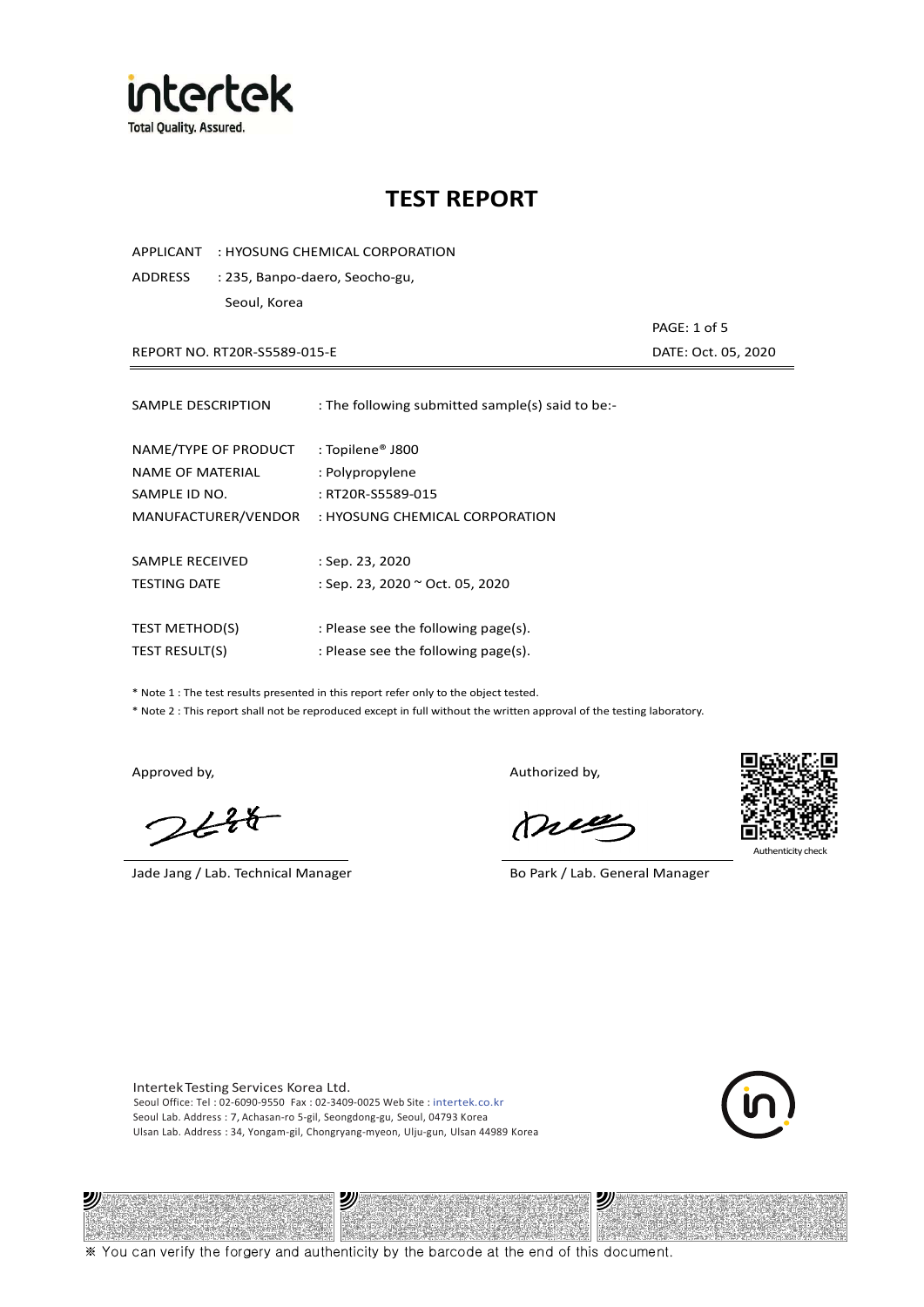

REPORT NO. RT20R-S5589-015-E DATE: Oct. 05, 2020

PAGE: 2 of 5

SAMPLE ID NO. : RT20R-S5589-015 SAMPLE DESCRIPTION : Topilene® J800

| <b>TEST ITEM</b>                        | <b>UNIT</b> | <b>TEST METHOD</b>                                                                                                                          | <b>MDL</b>     | <b>RESULT</b> |
|-----------------------------------------|-------------|---------------------------------------------------------------------------------------------------------------------------------------------|----------------|---------------|
| Cadmium (Cd)                            | mg/kg       | With reference to<br>IEC 62321-5 Edition 1.0 : 2013.                                                                                        | 0.5            | N.D.          |
| Lead (Pb)                               | mg/kg       | by acid digestion and<br>determined by ICP-OES                                                                                              | 5              | N.D.          |
| Mercury (Hg)                            | mq/kg       | With reference to<br>IEC 62321-4 Edition 1.0 : 2013,<br>by acid digestion and<br>determined by ICP-OES                                      | $\overline{2}$ | N.D.          |
| Hexavalent Chromium (Cr <sup>6+</sup> ) | mq/kg       | With reference to<br>IEC 62321-7-2<br>Edition 1.0 : 2017,<br>by alkaline/toluene digestion<br>and determined by UV-VIS<br>Spectrophotometer | 8              | N.D.          |
| Polybrominated Biphenyl (PBBs)          |             |                                                                                                                                             |                |               |
| Monobromobiphenyl                       | mg/kg       |                                                                                                                                             | 5              | N.D.          |
| Dibromobiphenyl                         | mg/kg       |                                                                                                                                             | 5              | N.D.          |
| Tribromobiphenyl                        | mg/kg       |                                                                                                                                             | 5              | N.D.          |
| Tetrabromobiphenyl                      | mg/kg       | With reference to                                                                                                                           | 5              | N.D.          |
| Pentabromobiphenyl                      | mg/kg       | IEC 62321-6 Edition 1.0: 2015,                                                                                                              | 5              | N.D.          |
| Hexabromobiphenyl                       | mq/kg       | by solvent extraction and                                                                                                                   | 5              | N.D.          |
| Heptabromobiphenyl                      | mg/kg       | determined by GC/MS                                                                                                                         | 5              | N.D.          |
| Octabromobiphenyl                       | mg/kg       |                                                                                                                                             | 5              | N.D.          |
| Nonabromobiphenyl                       | mg/kg       |                                                                                                                                             | 5              | N.D.          |
| Decabromobiphenyl                       | mg/kg       |                                                                                                                                             | 5              | N.D.          |
| Polybrominated Diphenyl Ether (PBDEs)   |             |                                                                                                                                             |                |               |
| Monobromodiphenyl ether                 | mg/kg       |                                                                                                                                             | 5              | N.D.          |
| Dibromodiphenyl ether                   | mg/kg       |                                                                                                                                             | 5              | N.D.          |
| Tribromodiphenyl ether                  | mg/kg       |                                                                                                                                             | $\overline{5}$ | N.D.          |
| Tetrabromodiphenyl ether                | mg/kg       | With reference to                                                                                                                           | 5              | N.D.          |
| Pentabromodiphenyl ether                | mg/kg       | IEC 62321-6 Edition 1.0 : 2015,                                                                                                             | 5              | N.D.          |
| Hexabromodiphenyl ether                 | mq/kg       | by solvent extraction and                                                                                                                   | 5              | N.D.          |
| Heptabromodiphenyl ether                | mg/kg       | determined by GC/MS                                                                                                                         | 5              | N.D.          |
| Octabromodiphenyl ether                 | mg/kg       |                                                                                                                                             | 5              | N.D.          |
| Nonabromodiphenyl ether                 | mg/kg       |                                                                                                                                             | 5              | N.D.          |
| Decabromodiphenyl ether                 | mg/kg       |                                                                                                                                             | 5              | N.D.          |

Tested by : Jooyeon Lee, Seulgi Park, Jessica Kang

Notes : mg/kg = ppm = parts per million  $<$  = Less than

ツル

N.D. = Not detected ( <MDL )

MDL = Method detection limit

Intertek Testing Services Korea Ltd. Seoul Office: Tel : 02-6090-9550 Fax : 02-3409-0025 Web Site : intertek.co.kr Seoul Lab. Address : 7, Achasan-ro 5-gil, Seongdong-gu, Seoul, 04793 Korea Ulsan Lab. Address : 34, Yongam-gil, Chongryang-myeon, Ulju-gun, Ulsan 44989 Korea

沙

沙

※ You can verify the forgery and authenticity by the barcode at the end of this document.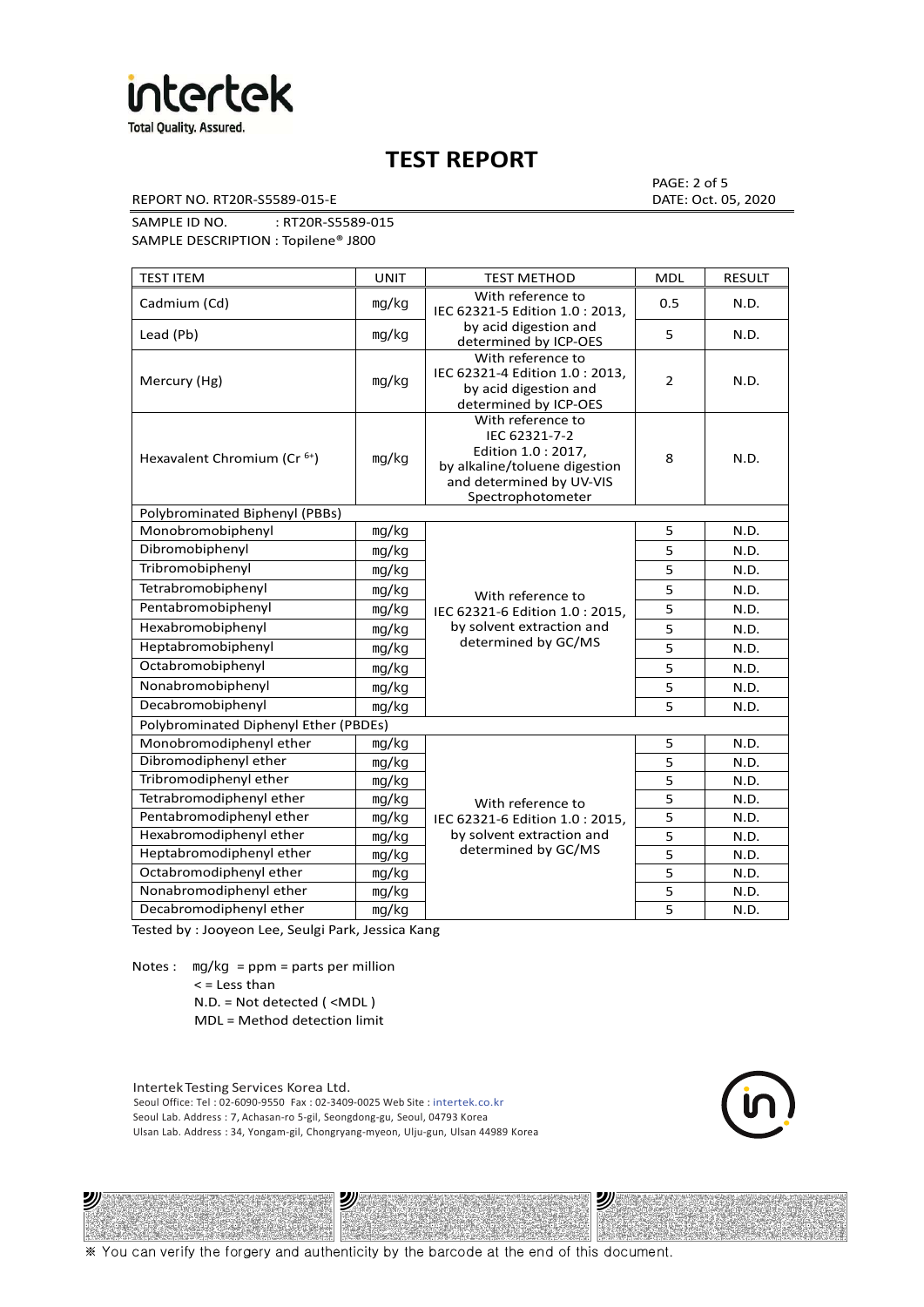

REPORT NO. RT20R-S5589-015-E DATE: Oct. 05, 2020

PAGE: 3 of 5

SAMPLE ID NO. : RT20R-S5589-015 SAMPLE DESCRIPTION : Topilene® J800

| <b>TEST ITEM</b>                     | CAS NO.       | UNIT  | <b>TEST METHOD</b>                                      | <b>MDL</b> | <b>RESULT</b> |
|--------------------------------------|---------------|-------|---------------------------------------------------------|------------|---------------|
| Dibutyl phthalate<br>(DBP)           | $84 - 74 - 2$ | mg/kg | With reference to<br>IEC 62321-8<br>Edition 1.0 : 2017, | 50         | N.D.          |
| Di(2-ethylhexyl) phthalate<br>(DEHP) | 117-81-7      | mg/kg |                                                         | 50         | N.D.          |
| Benzyl butyl phthalate<br>(BBP)      | 85-68-7       | mg/kg | by solvent extraction<br>and determined by<br>GC/MS     | 50         | N.D.          |
| Diisobutyl phthalate<br>(DIBP)       | $84 - 69 - 5$ | mg/kg |                                                         | 50         | N.D.          |

Tested by : Jessica Kang

Notes :  $mq/kg = ppm = parts per million$  $<$  = Less than N.D. = Not detected ( <MDL ) MDL = Method detection limit

\* View of sample as received;-

沙



Intertek Testing Services Korea Ltd. Seoul Office: Tel : 02-6090-9550 Fax : 02-3409-0025 Web Site : intertek.co.kr Seoul Lab. Address : 7, Achasan-ro 5-gil, Seongdong-gu, Seoul, 04793 Korea Ulsan Lab. Address : 34, Yongam-gil, Chongryang-myeon, Ulju-gun, Ulsan 44989 Korea

沙



沙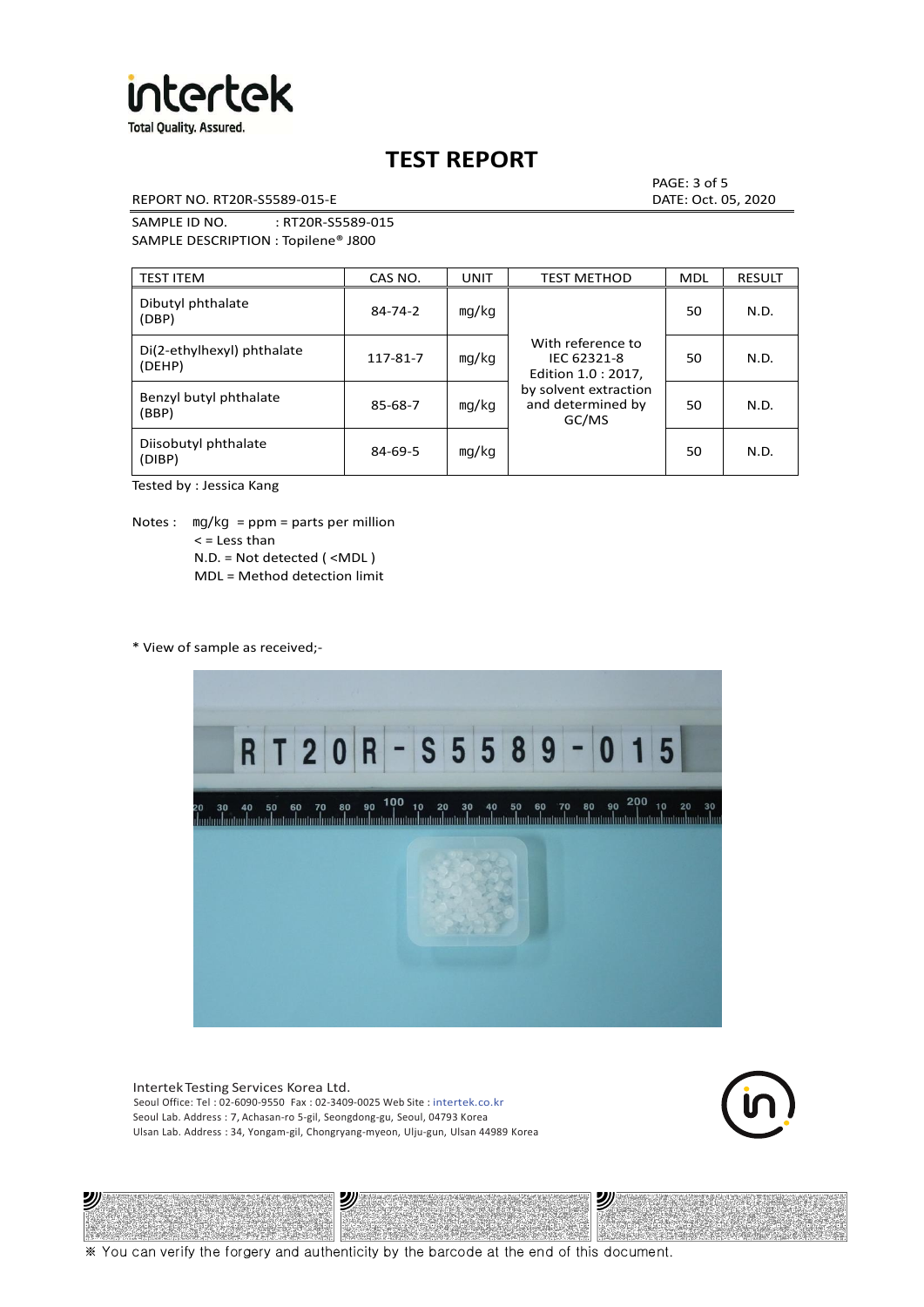

**Total Quality. Assured.** 

### **TEST REPORT**

REPORT NO. RT20R-S5589-015-E DATE: Oct. 05, 2020

PAGE: 4 of 5

SAMPLE ID NO. : RT20R-S5589-015 SAMPLE DESCRIPTION : Topilene® J800



| *1 : List of appropriate acid : |                                                                     |
|---------------------------------|---------------------------------------------------------------------|
| Material                        | Acid added for digestion                                            |
| <b>Polymers</b>                 | $HNO3$ , HCl, HF, H <sub>2</sub> O <sub>2</sub> , H3BO <sub>3</sub> |
| Metals                          | $HNO3$ , HCl, HF                                                    |
| Electronics                     | $HNO3$ , HCl, H <sub>2</sub> O <sub>2</sub> , HBF <sub>4</sub>      |

\*2 : The samples were dissolved totally by pre-conditioning method according to above flow chart.

Intertek Testing Services Korea Ltd. Seoul Office: Tel : 02-6090-9550 Fax : 02-3409-0025 Web Site : intertek.co.kr Seoul Lab. Address : 7, Achasan-ro 5-gil, Seongdong-gu, Seoul, 04793 Korea Ulsan Lab. Address : 34, Yongam-gil, Chongryang-myeon, Ulju-gun, Ulsan 44989 Korea

沙

沙



沙